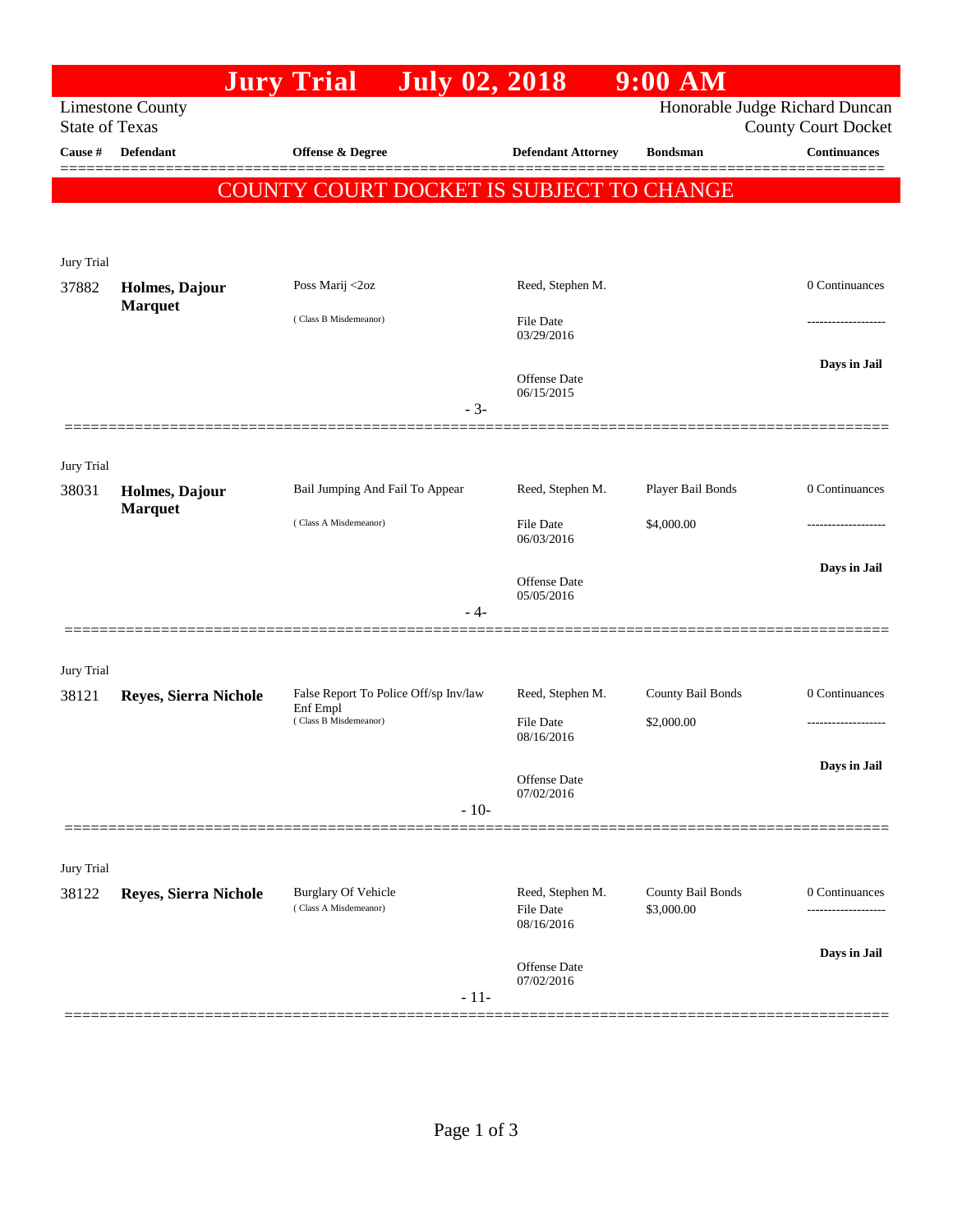|                                                                                                                  |                                        | <b>July 02, 2018</b><br><b>Jury Trial</b>            |        |                                   | $9:00$ AM           |                       |
|------------------------------------------------------------------------------------------------------------------|----------------------------------------|------------------------------------------------------|--------|-----------------------------------|---------------------|-----------------------|
| Honorable Judge Richard Duncan<br><b>Limestone County</b><br><b>State of Texas</b><br><b>County Court Docket</b> |                                        |                                                      |        |                                   |                     |                       |
| Cause #                                                                                                          | <b>Defendant</b>                       | <b>Offense &amp; Degree</b>                          |        | <b>Defendant Attorney</b>         | <b>Bondsman</b>     | <b>Continuances</b>   |
|                                                                                                                  |                                        | COUNTY COURT DOCKET IS SUBJECT TO CHANGE             |        |                                   |                     |                       |
|                                                                                                                  |                                        |                                                      |        |                                   |                     |                       |
|                                                                                                                  |                                        |                                                      |        |                                   |                     |                       |
| Jury Trial<br>38218                                                                                              | Holmes, Dajour                         | Bail Jumping And Fail To Appear                      |        | Reed, Stephen M.                  | Player Bail Bonds   | 0 Continuances        |
|                                                                                                                  | <b>Marquet</b>                         | (Class A Misdemeanor)                                |        | <b>File Date</b><br>10/27/2016    | \$4,000.00          |                       |
|                                                                                                                  |                                        |                                                      |        | <b>Offense Date</b><br>10/06/2016 |                     | Days in Jail          |
|                                                                                                                  |                                        |                                                      | $-5-$  |                                   |                     |                       |
| Jury Trial                                                                                                       |                                        |                                                      |        |                                   |                     |                       |
| 38628                                                                                                            | Sellers, John Paul                     | Theft Prop >= $$750<$2,500$<br>(Class A Misdemeanor) |        | Reed, Bobby                       | Reed, Bobby         | $0$ Continuances $\,$ |
|                                                                                                                  |                                        |                                                      |        | <b>File Date</b><br>08/28/2017    | \$3,000.00          | ------------------    |
|                                                                                                                  |                                        |                                                      |        | Offense Date                      |                     | Days in Jail          |
|                                                                                                                  |                                        |                                                      | $-12-$ | 03/25/2017                        |                     |                       |
|                                                                                                                  |                                        |                                                      |        |                                   |                     |                       |
| Jury Trial<br>38638                                                                                              | <b>Jones, David Brian</b>              | Assault Cause Bodily Inj.                            |        | Moore, David E.                   | County Bail Bonds   | 0 Continuances        |
|                                                                                                                  |                                        | (Class A Misdemeanor)                                |        | <b>File Date</b><br>09/06/2017    | \$5,000.00          |                       |
|                                                                                                                  |                                        |                                                      |        |                                   |                     | Days in Jail          |
|                                                                                                                  |                                        |                                                      | $-7-$  | Offense Date<br>08/08/2017        |                     |                       |
|                                                                                                                  |                                        |                                                      |        |                                   |                     |                       |
| Jury Trial                                                                                                       |                                        |                                                      |        |                                   |                     |                       |
| 38722                                                                                                            | <b>McGilvray, Caleb</b><br><b>Ryan</b> | Driving While Intoxicated<br>(Class B Misdemeanor)   |        |                                   | Freebird Bail Bonds | 0 Continuances        |
|                                                                                                                  |                                        |                                                      |        | <b>File Date</b><br>11/07/2017    | \$2,500.00          |                       |
|                                                                                                                  |                                        |                                                      |        | Offense Date                      |                     | Days in Jail          |
|                                                                                                                  |                                        |                                                      | $-8-$  | 12/04/2016                        |                     |                       |